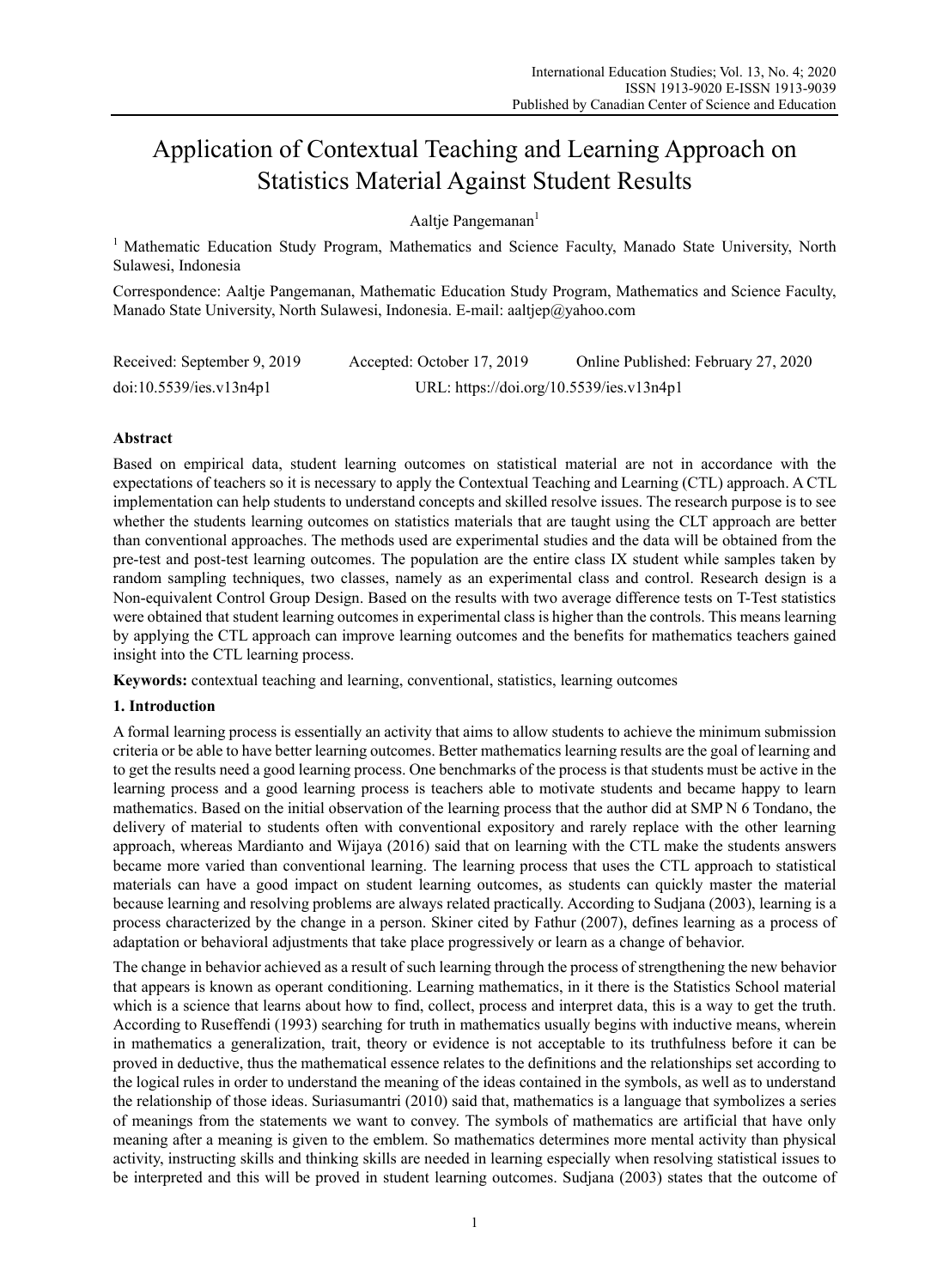learning is a behavioral change that arises for example from not know to know. The change in behaviour that occurs in the learning process is an experience or practice done intentionally and consciously not by chance. A successful learning cannot be reviewed from the learning process itself and the learning outcomes achieved by the students. As concluded by Kurniati et al. (2015), CTL has an effect on the ability to think critically mathematics. As a science, statistics are applied mathematics that the learning process is much related to concrete examples that are directly related to real life so the way teachers teach will be one of the determinants in how students think.

CTL was developed by The Washington State Concortium for Contextual Teaching and Learning, which involved 11 colleges, 20 schools and institutions engaged in education in the United States. One of its activities is to train and and provide opportunities for teachers from six provinces in Indonesia to learn contextual approach in the United States, through the Directorate of National Education Ministry. Johnson (2011) suggests that the connection that leads to meaning is a process of learning using the CTL approach. As the results of Mauliana et al. (2018) research that learning tools with CTL can be used on the rectangular topic to establish mathematical connections. In addition to rectangular topics, researchers can help students associate statistical material with real-life contexts.

CTL in Elaine B. Johnson's book (2011) is an approach to the teaching and learning process in order act to look for productivity of learning with the concept that will help teachers connect the subjects and actual life problems and also to encourage the student to correlate them. The CTL approach involves seven main components of effective learning (C-STAR, 2001), that is: Constructivism, Questioning, Inquiry, Learning Community, Reflection, Modeling and Authentic Assesment. The CTL approach in this context students need to understand what the meaning of learning, the benefits of learning, and how to achieve it. Here students will find that what is learned is useful for the later life, so it will make students positioned as themselves who need a provision that is useful for later life and students will try to reach it.

This study presents the correlation between the materials that students learn with the context of where it is used, as well as in relation to the concept of how students learn. It is different from conventional learning that teachers often use and even very widely used by teachers. This conventional learning is teacher-centered learning, where all learning activities are conducted by teachers, teachers play a key role in determining the content and learning processes, including assessing student learning progress. According to Pattimukay (2009) the conventional learning is learning process that generally performed in schools, which is learning that begins with material exposure, then given examples of the questions and last evaluation through the question exercise. Conventional learning generally has certain specificity, such as more memorization than understanding. So in this case researchers get a formulation that, student learning results taught using the CTL approach will be better than conventional on the statistical material and beneficial to students because they can solve mathematical problems contextually which are evident in their daily lives, as well as for mathematics teachers who gain insights such as examples of the CTL approach steps in managing and designing the learning process.

## **2. Method**

*2.1 Subject* 

- 1) The population is every students grade IX of Public Middle School 6 Tondano.
- 2) The sample of this study would be taken with random sampling technique, which is taken from 2 classes: class 1 as the experiment class and class 2 as control class
- 3) Research time adjusted to the schedule of subjects in the school.

## *2.2 Variable Operational Definitions*

- 1) The independent variables on this research are:
- a) The treatment variables include applying the CTL approach to the student class experimental.
- b) To control the conduct of experimental research: Learning time is relatively the same; the material is the same and the teacher alike.
- 2) The dependent variable is student learning outcomes in Statistics material. The learning outcomes are obtained from the post-test scores in the experimental class and the control class.

### *2.3 Research Design*

This research is a quasi-experimental study that is adjusted to the CTL and conventional steps and learning tools such as: lesson plans and learning outcomes measurement tools. The design of this study is Non-equivalent Control Group Design where there are two classes in this design, namely the experimental class and the control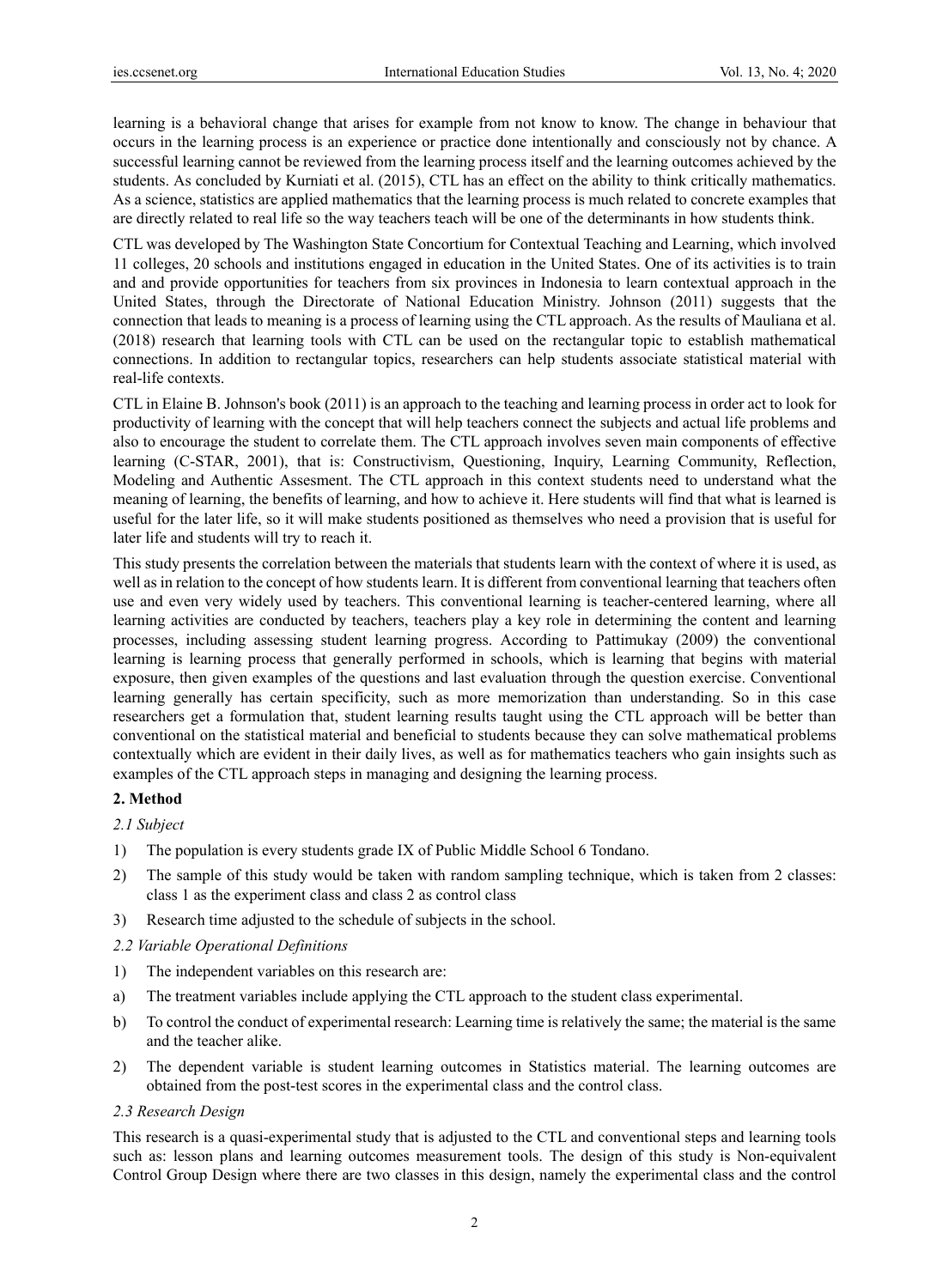class.

Table 1. Non-equivalent control group design

| Group      | Pre-test | Treatment | Pos-test |
|------------|----------|-----------|----------|
| Experiment | T1       | v         | TЭ       |
| Control    | T1       |           |          |

*Note*. T1: Pre-test score, T2: Post-test score, X: Implementation of Learning by using the Contextual Teaching and Learning Approach (Sugiyono, 2010).

#### *2.4 Data Collection*

Data collection was done by provide a final test (post-test) in the experimental class and the control class.

## *2.5 Research Instrument*

The instrument of this study is a test of learning results of mathematics made by teachers in essays. Before a learning instrument is used, the content validity test first performed, which means that measuring instrument is considered valid when it can measure specific objectives that align with the material or content provided based on the existing curriculum. The validity used is the validity of the content, which is to ask the expert team opinion about the tests that are feasible to use. Data collection techniques are by giving preliminary tests (pre-test) and final tests (post-test).

### *2.6 Research Procedure*

There are 7 main components of the CTL approach that need to be considered according to the explanation above but in this study researcher modified it by added components (develop thought) because of due attention to the students needs, so here 8 components are as follows:

- 1) Develop thought, is a preliminary activity where teachers embed the thinking of students learn more meaningful by way of self-work, find themselves, and self-construct new knowledge and skills.
- 2) Inquiry. Teacher begins the lesson by asking a question where the students are invited to actively participate in solving the problems presented. Examples: Understanding statistical material in particular the material presents and interprets the data in which there are sub-points of the mean, median, and mode of data. The steps in the CTL learning process are as follows:
- a. Teachers bring students into a commonly perceived context:
- a) Teachers invite group students.
- b) Each student is assigned an assignment to each group such as ; group 1 makes a task about collecting sandals numbers from group friends, group 2 makes a task about collecting a number of friends houses, and group 3 makes a task about their friends age, etc.
- b. In subsequent activities,
- a) To calculate the average result of the questions above, the teacher can assign the existing student to calculate together the amount of data by summing up all the data each group has based on the observation in the class. Then the existing values are divided by the number of students who are asked for the data. Students must understand that mathematics is closely related to daily life.
- b) Students can model the question into mathematical models with the mathematical emblem for the mean calculations.

Average 
$$
(\bar{x}) = \frac{Sum \ all \ values}{Number \ of \ values} = \frac{x_1 + x_2 + ... + x_n}{n} = \frac{\sum_{i=1}^{n} x_i}{n}
$$

Students then analyze which values often appear in previous data collection, and also look for the middle value of the data.

- c) The teacher invites students to conclude through the understanding that has been found during the completion of the problem.
- 3) Questioning. By asking teachers to explore the most important part in implementing the study, which is digging information, coordinating what is already known, at this stage the teacher constantly encourages,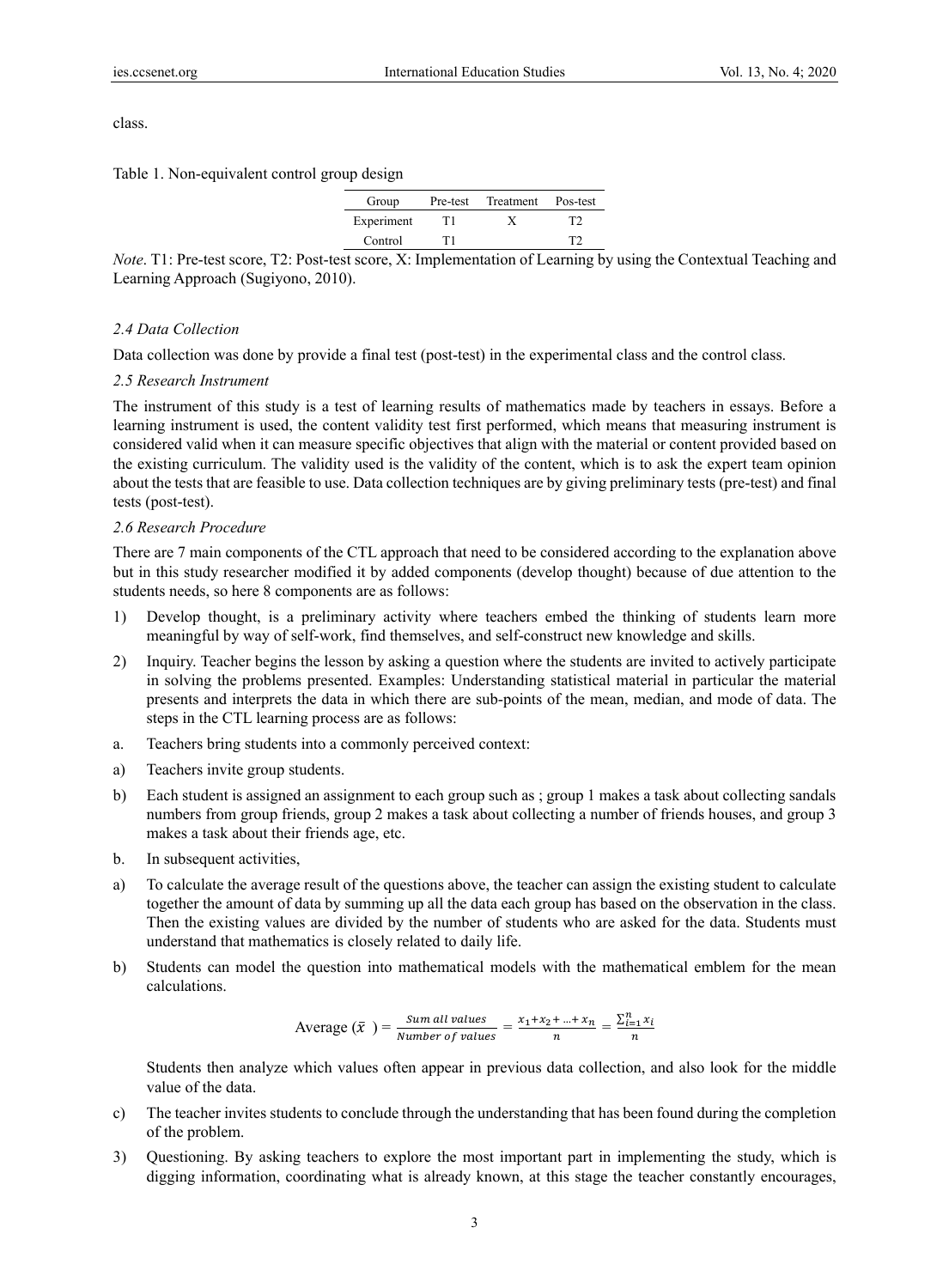guides and assesses the students thinking skills in ask questions relating to the material, for example "What is the purpose of learning mode?".

- 4) Constructivism. Teachers can build students understanding of the material relating to daily life, such as the average student who comes to school by not taking a car, this is where students understanding is more developed.
- 5) Learning Community. This stage teachers give students the opportunity to work together with friends to help each other.
- 6) Reflection. This reflection is done at the end of learning, its realization as the teacher gives a direct statement about the material students learn and records the things that are a new subject or idea that the student encountered during the lesson.
- 7) Modeling. This is where teachers require students to be able to see how students relate this lesson to various disciplines, teachers expecting students can think that mathematics can be attributed to other fields of science because of mathematics as queen and servant for other sciences.
- 8) Authentic Assessment. This assessment is done after completion of the learning process where the students complete the worksheet. The description above can be summarized as Table 2 below.

| Stage of Activity                                                                                                                                              | <b>Teacher Activities</b>                                                                                                                                                                                                                                                                                                   | <b>Student Activities</b>                                                                                                                                                                                                                                     |
|----------------------------------------------------------------------------------------------------------------------------------------------------------------|-----------------------------------------------------------------------------------------------------------------------------------------------------------------------------------------------------------------------------------------------------------------------------------------------------------------------------|---------------------------------------------------------------------------------------------------------------------------------------------------------------------------------------------------------------------------------------------------------------|
| Stage I<br>Introduction/Develop thought                                                                                                                        | Teachers conveys basic competencies, learning<br>indicators and leaning outcomes, learning objectives,<br>subject matter, and motivating students to be actively<br>engaged in learning activities                                                                                                                          | Observing and preparing books, writing<br>stationery needed in the learning<br>process, students are actively involved                                                                                                                                        |
| Stage II<br>Inquiry                                                                                                                                            | Teachers provide opportunities for students to<br>do observations or study individually subject<br>matter<br>Discussing together with students for problems<br>found by students<br>Teachers guide students or some students for<br>problems found by them                                                                  | Observe<br>(study<br>the<br>$\overline{a}$<br>lesson<br>material) independently<br>Analyzing the subject matter<br>independently,<br>Reveal questions/problems<br>Ask for guidance on teachers or<br>$\frac{1}{2}$<br>friends                                 |
| Stage III - IV<br>Questioning, guide the group to<br>work and learn<br>Asking<br>Constructivist                                                                | Teachers ask, and guide groups who have<br>difficulty resolving problems<br>Teachers build understanding of students in<br>relation to daily life                                                                                                                                                                           | The group asks questions for the<br>problems experienced and creates<br>a report of the group's work.<br>Students can understand examples<br>relating to real life.                                                                                           |
| Stage V<br>Community:<br>building<br>Learning<br>togetherness; Analyze and evaluate the<br>problem<br>resolution<br>process<br>in<br><sub>a</sub><br>worksheet | Teachers ask each member of the groups to gladly<br>help a troubled friend, conclude or evaluate the<br>group's work                                                                                                                                                                                                        | Each member of the group who is having<br>a bold problem asks a friend, concludes,<br>evaluates the outcome of their work                                                                                                                                     |
| Stage VI<br>Reflection<br>Modeling                                                                                                                             | Teachers ask the group to present their work in<br>front of the class.<br>Teachers together all groups conclude problem<br>solving solutions in a worksheet<br>Teachers require all students to independently<br>make a summary of the material that has been<br>studied, presenting findings relating to other<br>sciences | The group presented work and<br>other groups responding to the<br>work of the group that presented<br>All groups together teachers<br>discuss and conclude worksheet<br>solutions<br>Dare to convey findings<br>All students independently make<br>a summary, |
| Stage VII                                                                                                                                                      | The teacher asks all students to independently work                                                                                                                                                                                                                                                                         | All students are independently working                                                                                                                                                                                                                        |
| Authentic Assessment                                                                                                                                           | on the problems                                                                                                                                                                                                                                                                                                             | on it.                                                                                                                                                                                                                                                        |

Table 2. Summary of the CTL implementation steps for statistical learning

Reference: Researcher modification.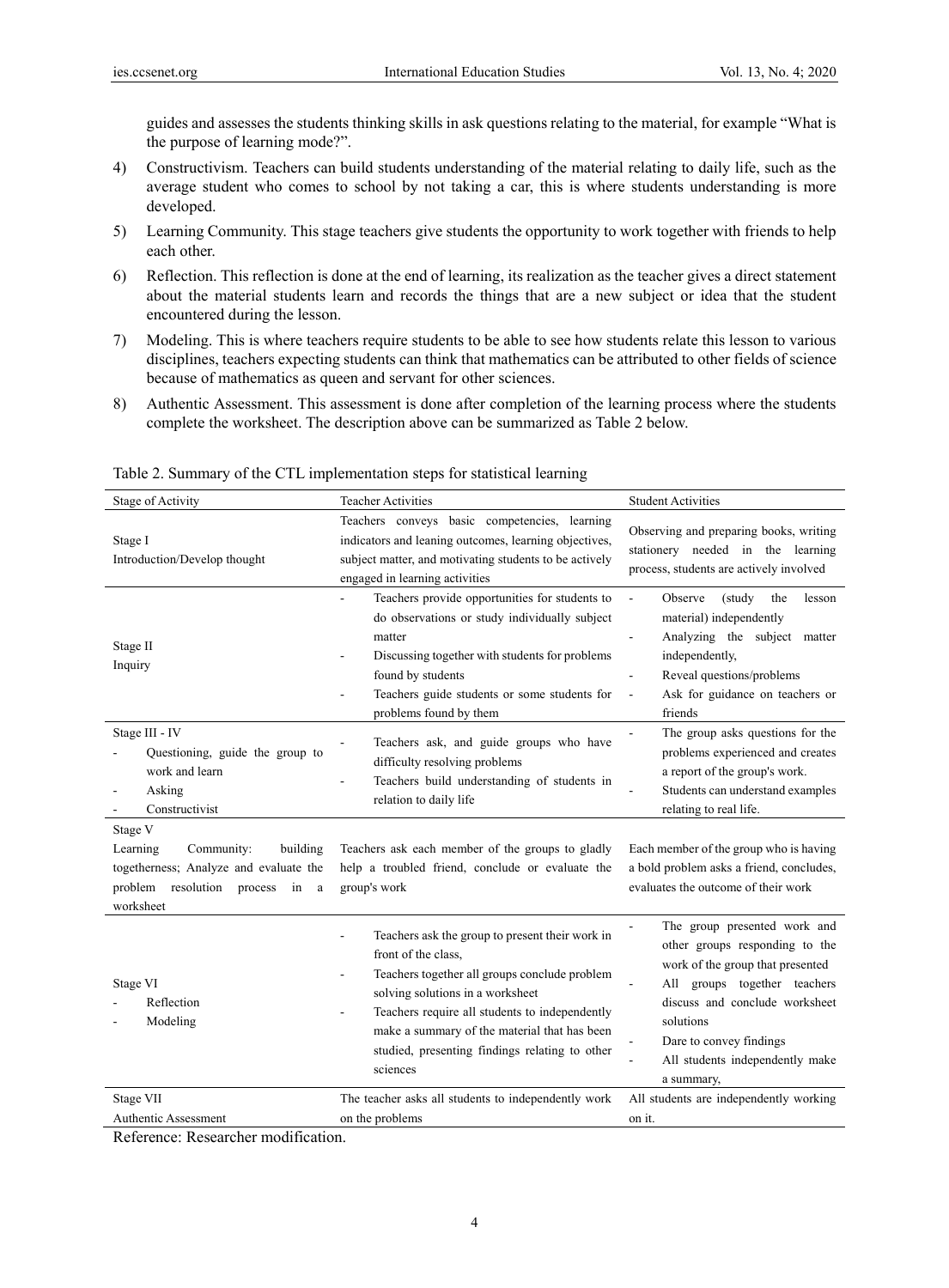### *2.7 Data Analysis*

The result data from this study was processed using steps as follows:

1) Pre-requisite Test

- a) Data Normality Test
- b) Homogeneity Test

The statistics used to test the similiarity of variance are F-test:

$$
F = \frac{bigger \ variance}{lesser \ variance}
$$

$$
F = \frac{s_1^2}{s_2^2}
$$

## (Susetyo, 2010).

Based on the normality test and the homogeneity test, it is concluded that researchers are eligible to conduct research on experimental classes and control classes.

## 2) Hypothesis Test

Before testing the hypothesis, the T-test for normality and homogeneity of the post-test data obtained by the compilation evaluates at the end of the study. Statistical analysis that has been used are T-test (two difference test average).

H<sub>0</sub>: 
$$
\mu_E - \mu_k < 0
$$
  
\nH<sub>1</sub>:  $\mu_E - \mu_k > 0$   
\n $t = \frac{\overline{x_1} - \overline{x_2}}{s \sqrt{\frac{1}{n_1} + \frac{1}{n_2}}}$ 

with sample variance:

$$
S^{2} = \frac{(n_{1}-1)S_{1}^{1} + (n_{2}-1)S_{2}^{2}}{n_{1}+n_{2}-2}
$$

(Susetyo 2010)

Description:

 $\mu_E$ : means of student learning outcome that using CTI approach

 $\mu_k$ : means of student learning outcome that using Conventional approach

 $\overline{x_1}$ : mean value of experiment class learning outcome

 $\overline{x_2}$ : mean value of control class learning outcome

 $S^2$ : combined variant

 $S_1^2$ : experiment class variant

 $S_2^2$ : control class variant

 $n_1$ : the amount of experiment class student

 $n_2$ : the amount of control class student

As the criteria of hypothesis test: ignored H<sub>0</sub> if t<sub>count</sub>> t<sub>tabel</sub> with  $\alpha = 5\%$ 

#### **3. Result and Discussion**

#### *3.1 Research Data Description*

Based on the results of the research taken from two classes, namely experimentation class and control class of junior high students, data obtained from the test results of students before and after obtaining treatment. The range of pre-tests and post-test values is 5–100. This data is further analysed and the results of processing are presented as follows, averaging the results of the pre-test in the experimental class 23 and control class 15 with a minimum score of experiment class 10 and control class 5, and there is an increase on the average learning results of post-test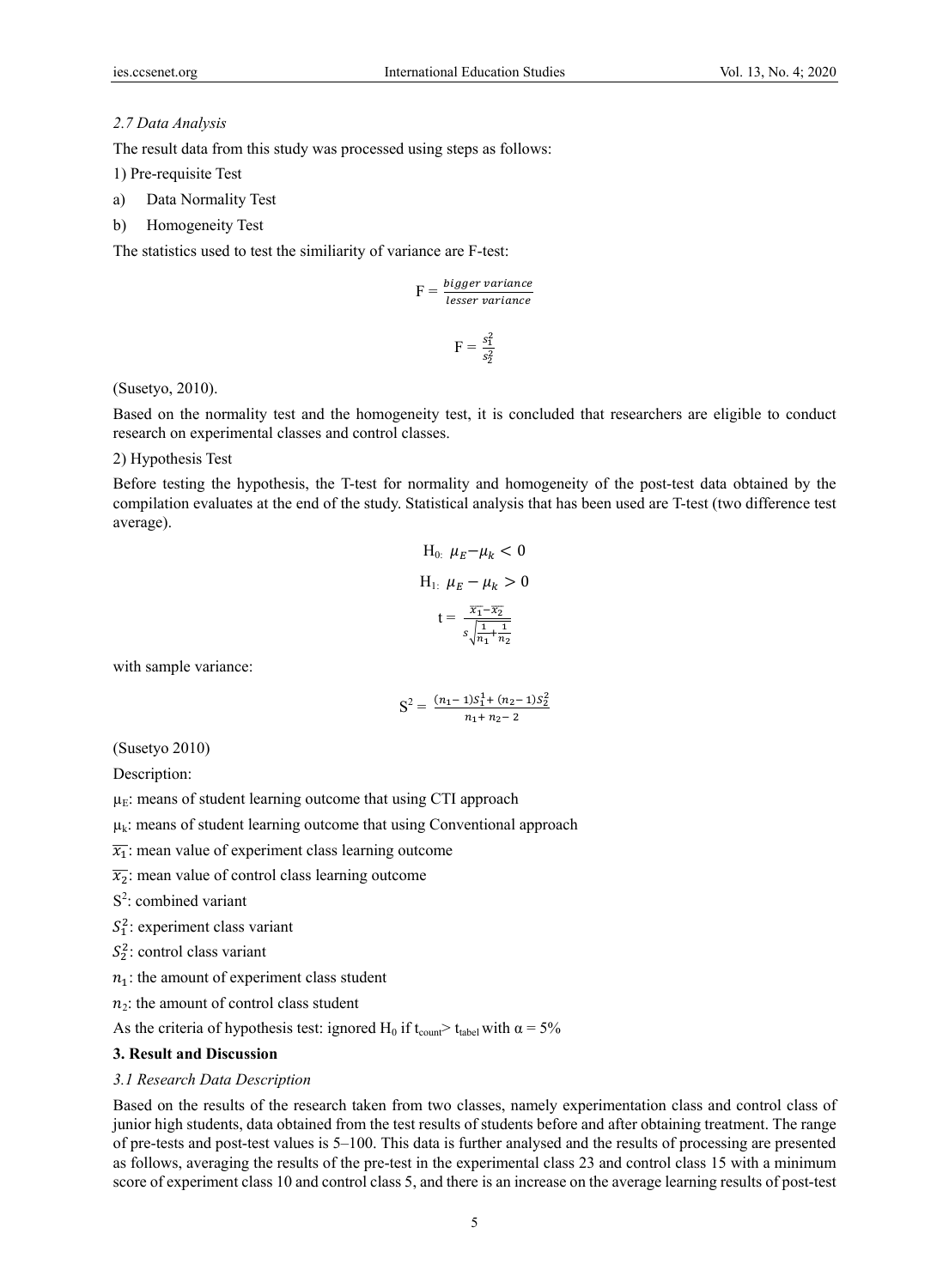in the experimental class to be 84 while in the control class 71 with a minimum score of experimentation class 70 and control class 60. Before testing the hypothesis using the t test, homogeneity and normality tests are conducted first, and the data used are post-test data from both classes.

## *3.2 Pre-Requisite Test*

a) Normality Test used Lillyfors Test

The result of normality post test score for experiment class show  $L_{\text{count}} = 0.1629$ . Because  $L_{\text{count}} = 0.1629 < L_{\text{table}} =$ 0.173, so the post-test score for experiment class are normally distributed. The normality post-test score for control class show L<sub>count</sub> value = 0.1492. Because of L<sub>count</sub> = 0.1492  $\lt$  L<sub>table</sub> = 0.173 so the post-test score for control class distributed normally.

### b) Homogeneity Varians Test

A homogeneity variance test was carried out with the analysis of the similarity testing of the two variances using F-test statistics on post-test data. The result is  $S_1^2 = 132.25$  and  $S_2^2 = 94.33$  give value  $F_{\text{count}} = 1.40$  whether F table = 1.98. This things shows that  $F_{\text{hitung}} < F_{\text{table}}$  or  $F = 1.40 < F_{\alpha(db_1, db_2)} = 1.98$  then accept  $H_0: \sigma_1^2 = \sigma_2^2$ . So, the variances from both classes are homogenous.

## *3.3 Hypothesis Test*

Hypothesis testing is done by using the test of the difference of two averages with t test statistics and obtained  $t_{\text{count}}$  $= 4.38 > t_{\text{table}} = 2.01$  which mean ignore H<sub>0</sub> and accept H<sub>1</sub>. These things mean that implementing CTI learning approach will improve and increase learning outcomes in statistical matter of centralization (mean, mode, and median).

## *3.4 Discussion*

Based on the results of the study conducted on students of class IX, shows there is a difference between the learning outcomes achieved by the students after treatment, i.e. in experimental classes using the CTL approach and the control class using conventional learning, where the average student learning outcomes in the experiment class is higher than the student learning outcomes of the control class. This is indicated by the average test results given in both classes, for the experimental class the pre-test score was 23 and for the post-test score was 84 while for the control class the pre-test score was 15 and for the post-test score was 71, with thus learning using the Contextual Teaching and Learning approach can be applied to the learning of statistical material in the size of concentration (mean, mode, and median).

## **4. Conclusion**

It concluded that the student learning outcomes with CTL approach is better than the learning outcomes of students taught by conventional learning process especially on learning of statistical material (mean, mode, and median) in grade IX Junior School.

#### **References**

Fathur, R. (2007). *Strategi Belajar Mengajar*. Bandung: PT. Refika Aditama.

- Johnson, B. E. (2011). *Contextual Teaching and Learning*. Bandung: Kaifa.
- Kurniati, K., Kusumah, Y. S., Sabandar, J., & Herman, T. (2015). Mathematical critical thinking ability through contextual teaching and learning approach. *Journal on Mathematics Education, 6*(1), 53-62. https://doi.org/10.22342/jme.6.1.1901.53-62
- Mardianto, & Wijaya, E. L. (2016). The Effect of Contextual Teaching and Learning (CTL) and Conventional Method on Mathematics Thinking Ability of Islamic Senior High School Student 1 in Medan. *Journal of Arts, Science & Commerce, 7*(4), 100-107.
- Mauliana, Ikhsan, M., & Subianto, M. (2018). Development of Learning Tool with Contextual Teaching and Learning (CTL) Approach to Improve Student Mathematical Connection Ability. *Journal of Physics: Conf. Series* (Vol. 1088). https://doi.org/10.1088/1742-6596/1088/1/012012
- Pattimukay. (2009). *Model Pembelajaran Konvensional*.
- Rochsun. (2008). *Peningkatan Hasil Belajar Statistika Melalui Pendekatan Berbasis Kontekstual*. Retrieved from http://www.rochsun.com/2008/peningkatan-hasil-belajar-statistika-melalui-pendekatan-berbasiskontekstual/
- Ruseffendi. (1993). *Pendidikan Matematika 3*. Jakarta : Depdikbud.